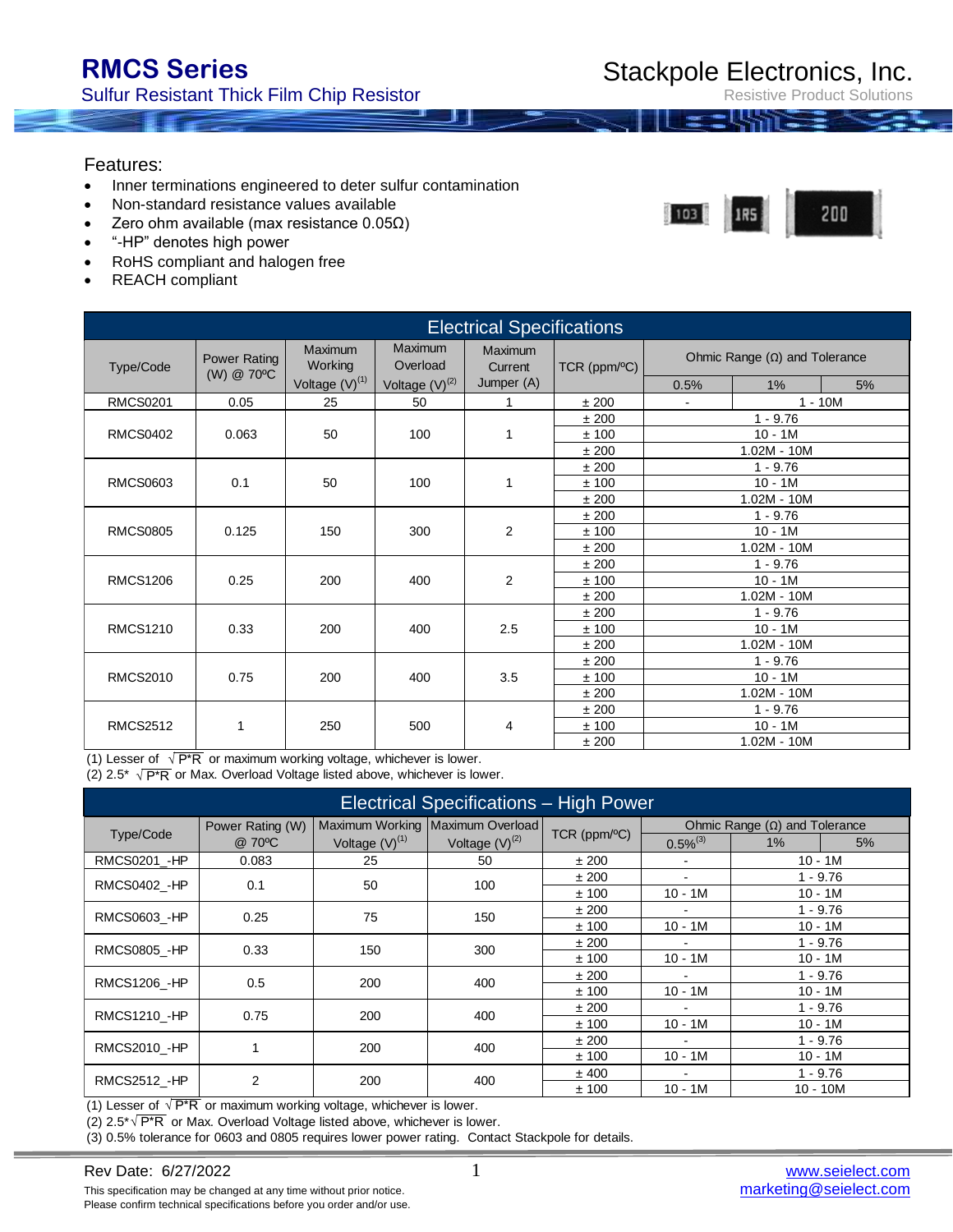Sulfur Resistant Thick Film Chip Resistor

Resistive Product Solutions

### Mechanical Specifications



| Type/Code           | Weight (g)      |                   | W                 | н                  | a                      | $\mathbf b$               | Unit   |
|---------------------|-----------------|-------------------|-------------------|--------------------|------------------------|---------------------------|--------|
|                     | $(1000$ pieces) | Body Length       | <b>Body Width</b> | <b>Body Height</b> | <b>Top Termination</b> | <b>Bottom Termination</b> |        |
| <b>RMCS0201</b>     | 0.15            | $0.024 \pm 0.001$ | $0.012 \pm 0.001$ | $0.009 \pm 0.001$  | $0.006 \pm 0.002$      | $0.006 \pm 0.002$         | inches |
|                     |                 | $0.60 \pm 0.03$   | $0.30 \pm 0.03$   | $0.23 \pm 0.03$    | $0.15 \pm 0.05$        | $0.15 \pm 0.05$           | mm     |
| <b>RMCS0402</b>     | 0.62            | $0.039 \pm 0.006$ | $0.020 \pm 0.002$ | $0.014 \pm 0.004$  | $0.008 \pm 0.006$      | $0.008 \pm 0.006$         | inches |
|                     |                 | $1.00 \pm 0.15$   | $0.50 \pm 0.05$   | $0.35 \pm 0.10$    | $0.20 \pm 0.15$        | $0.20 \pm 0.15$           | mm     |
| RMCS0603            | 2.042           | $0.063 \pm 0.008$ | ± 0.004<br>0.031  | $0.018 \pm 0.006$  | $0.012 \pm 0.008$      | $0.012 \pm 0.008$         | inches |
|                     |                 | $1.60 \pm 0.20$   | $0.80 \pm 0.10$   | $0.45 \pm 0.15$    | $0.30 \pm 0.20$        | $0.30 \pm 0.20$           | mm     |
| <b>RMCS0805</b>     | 4.368           | $0.079 \pm 0.008$ | $0.049 \pm 0.006$ | $0.020 \pm 0.006$  | $0.014 \pm 0.008$      | $0.016 \pm 0.008$         | inches |
|                     |                 | $2.00 \pm 0.20$   | $1.25 \pm 0.15$   | $0.50 \pm 0.15$    | $0.35 \pm 0.20$        | $0.40 \pm 0.20$           | mm     |
| <b>RMCS1206</b>     | 8.947           | $0.122 \pm 0.006$ | ± 0.010<br>0.061  | $0.022 \pm 0.006$  | $0.020 \pm 0.012$      | $0.020 \pm 0.008$         | inches |
|                     |                 | $3.10 \pm 0.15$   | $1.55 \pm 0.25$   | $0.55 \pm 0.15$    | $0.50 \pm 0.30$        | $0.50 \pm 0.20$           | mm     |
| <b>RMCS1210</b>     | 15.959          | $0.122 \pm 0.006$ | $0.102 \pm 0.012$ | $0.022 \pm 0.006$  | $0.020 \pm 0.010$      | $0.020 \pm 0.008$         | inches |
|                     |                 | $3.10 \pm 0.15$   | $2.60 \pm 0.30$   | $0.55 \pm 0.15$    | $0.50 \pm 0.25$        | $0.50 \pm 0.20$           | mm     |
| <b>RMCS2010</b>     | 24.241          | $0.197 \pm 0.008$ | $0.098 \pm 0.008$ | $0.022 \pm 0.004$  | $0.024 \pm 0.010$      | $0.020 \pm 0.012$         | inches |
|                     |                 | $5.00 \pm 0.20$   | $2.50 \pm 0.20$   | $0.55 \pm 0.10$    | $0.60 \pm 0.25$        | $0.50 \pm 0.30$           | mm     |
| <b>RMCS2512</b>     | 39.448          | $0.248 \pm 0.008$ | $0.124 \pm 0.008$ | $0.022 \pm 0.006$  | $0.024 \pm 0.010$      | $0.022 \pm 0.010$         | inches |
|                     |                 | $6.30 \pm 0.20$   | $3.15 \pm 0.20$   | $0.55 \pm 0.15$    | $0.60 \pm 0.25$        | $0.55 \pm 0.25$           | mm     |
|                     | 39.448          | $0.248 \pm 0.008$ | $0.126 \pm 0.008$ | $0.024 \pm 0.008$  | $0.024 \pm 0.012$      | $0.024 \pm 0.012$         | inches |
| <b>RMCS2512 -HP</b> |                 | $6.30 \pm 0.20$   | $3.20 \pm 0.20$   | $0.60 \pm 0.20$    | $0.60 \pm 0.30$        | $0.60 \pm 0.30$           | mm     |

| <b>Performance Characteristics</b> |                                           |                            |                                                                        |                        |                                                                                                            |  |
|------------------------------------|-------------------------------------------|----------------------------|------------------------------------------------------------------------|------------------------|------------------------------------------------------------------------------------------------------------|--|
| <b>Test</b>                        | <b>Test Method</b>                        |                            | <b>Test Specification</b>                                              | <b>Test Condition</b>  |                                                                                                            |  |
|                                    |                                           | $±1\%$ and below           | ±5%                                                                    | Jumper                 |                                                                                                            |  |
| Short Time Overload                | JIS-C-5201-1 4.13<br>IEC-60115-1 4.13     | $±$ (1% + 0.05Ω)           | $\pm (2\% + 0.05\Omega)$                                               | $< 50 \text{m}\Omega$  | RCWV*2.5 or Max. Overload Voltage whichever<br>is lower for 5 seconds.<br>2 seconds for high power series. |  |
| <b>Insulation Resistance</b>       | JIS-C-5201-1 4.6<br>IEC-60115-1 4.6       |                            | $\geq 10$ G                                                            |                        | Max. Overload Voltage for 1 minute                                                                         |  |
| Endurance                          | JIS-C-5201-1 4.25<br>IEC-60115-1 4.25.1   | $\pm (2\% + 0.1\Omega)$    | $\pm (3\% + 0.1\Omega)$                                                | $< 100 \text{m}\Omega$ | 70°C ± 2°C, RCWV for 1000 hours with<br>1.5 hours "ON" and 0.5 hour "OFF"                                  |  |
| Damp Heat with Load                | JIS-C-5201-1 4.24<br>IEC-60115-1 4.24     | $\pm (2\% + 0.1\Omega)$    | $\pm (3\% + 0.1\Omega)$                                                | $< 100 \text{m}\Omega$ | 40°C ± 2°C, 90~95% R.H., RCWV for 1000 hours<br>with 1.5 hours "ON" and 0.5 hour "OFF"                     |  |
| Dry Heat                           | JIS-C-5201-1 4.23<br>IEC-60115-1 4.23.2   | $\pm (1\% + 0.05\Omega)$   | $\pm$ (1.5% + 0.1 $\Omega$ )                                           | $< 50 \text{m}\Omega$  | At +125°C/+155°C for 1000 hours                                                                            |  |
| <b>Bending Strength</b>            | JIS-C-5201-1 4.33<br>IEC-60115-1 4.33     | $\pm (1\% + 0.05\Omega)$   | $±$ (1% + 0.05Ω)                                                       | $< 50 \text{m}\Omega$  | Bending once for 5 seconds<br>2010, 2512 sizes: 2 mm / Other sizes: 3 mm                                   |  |
| Solderability                      | JIS-C-5201-1 4.17<br>IEC-60115-1 4.17     |                            | 95% minimum coverage                                                   |                        | $245^{\circ}$ C ± 5°C for 3 seconds                                                                        |  |
| Resistance to<br>Soldering Heat    | JIS-C-5201-1 4.18<br>IEC-60115-1 4.18     | $\pm (0.5\% + 0.05\Omega)$ | $±$ (1% + 0.05Ω)                                                       | $< 50 \text{m}\Omega$  | $260^{\circ}$ C ± 5 <sup>o</sup> C for 10 seconds                                                          |  |
| Voltage Proof                      | JIS-C-5201-1 4.7<br>IEC-60115-1 4.7       |                            | No breakdown or flashover                                              |                        | 1.42 times Max. Operating Voltage for 1 minute                                                             |  |
| Leaching                           | JIS-C-5201-1 4.18<br>IEC-60068-2-58 8.2.1 |                            | Individual leaching area $\leq 5\%$<br>Total leaching area $\leq 10\%$ |                        | $260^{\circ}$ C ± 5°C for 30 seconds                                                                       |  |
| Rapid change of<br>Temperature     | JIS-C-5201-1 4.19<br>IEC-60115-1 4.19     | $\pm (0.5\% + 0.05\Omega)$ | $±$ (1% + 0.05Ω)                                                       | $<$ 50m $\Omega$       | -55°C to $+125$ °C/+155°C, 5 cycles                                                                        |  |
| <b>Sulfur Test</b>                 | ASTM-B-809-95                             | $\pm (0.5\% + 0.05\Omega)$ | $\pm (0.5\% + 0.05\Omega)$                                             | $< 50 \text{m}\Omega$  | H2S, 50°C ± 2°C, 91~93% R.H.,<br>no power rating for 1000 hours                                            |  |

RCWV (Rated Continuous Working Voltage) = $\sqrt{P^*R}$  or Max. Operating Voltage, whichever is lower.

Storage Temperature: 15ºC ~ 28ºC. Humidity < 80% R.H.

Operating temperature range is -55°C to +155°C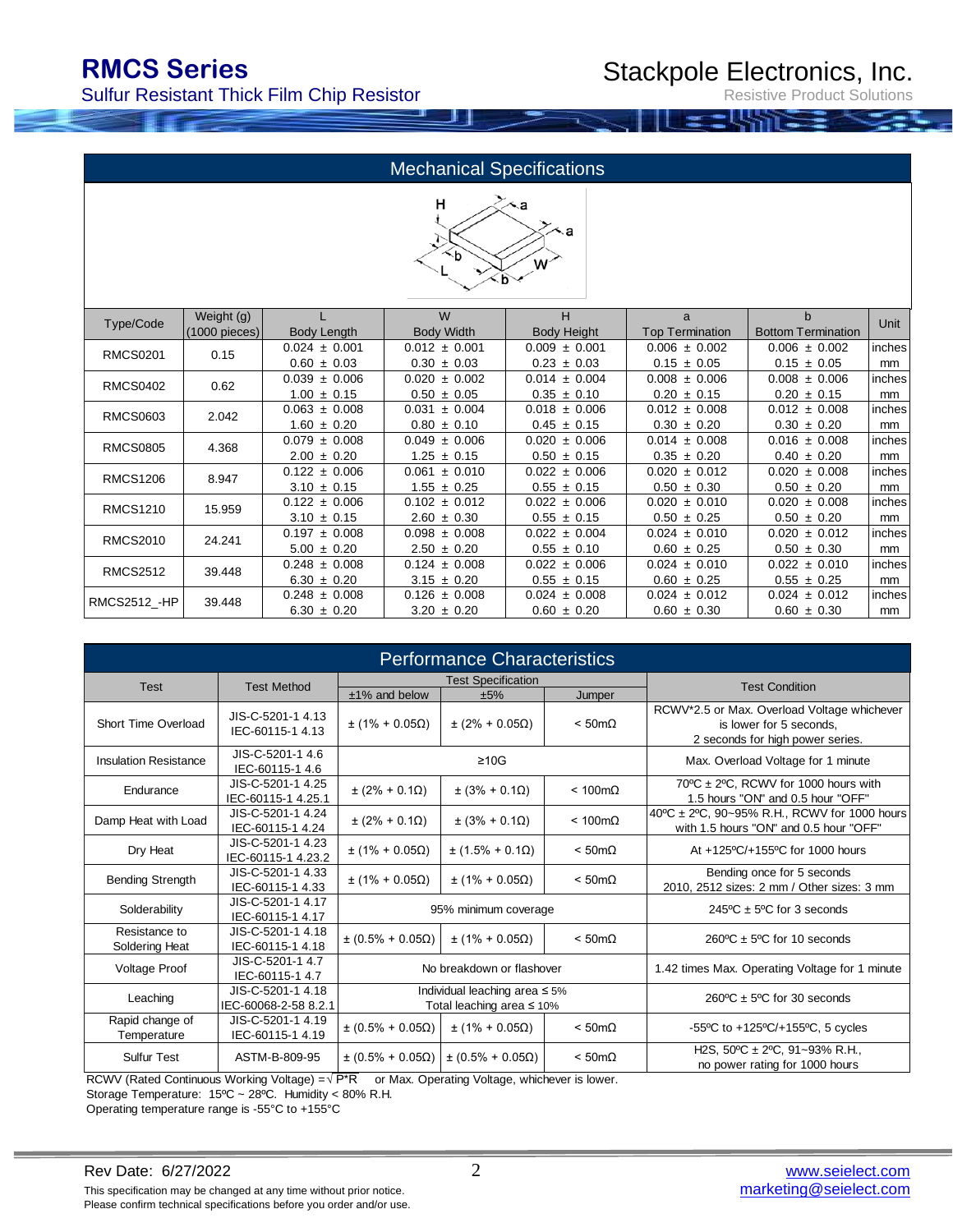Sulfur Resistant Thick Film Chip Resistor

Stackpole Electronics, Inc.

Resistive Product Solutions

Power Derating Curve:  $-55$ 70 100 PERCENT RATED POWER (%) 80 60 40 20 55  $\pmb{0}$  $-75$  $-50$  $-25$  $\pmb{0}$ 25 50 75 100 125 150 175 AMBIENT TEMPERATURE (°C)

| Packaging Specifications - Paper Tape                                                                                                                                                       |                   |                   |                            |                      |                   |        |  |  |
|---------------------------------------------------------------------------------------------------------------------------------------------------------------------------------------------|-------------------|-------------------|----------------------------|----------------------|-------------------|--------|--|--|
| <b>Bottom Tape</b><br>Top Tape<br>D <sub>0</sub><br>E<br>Æ<br>æ<br>W<br>$\mathbf{r}_{\kappa 1}$<br>P <sub>2</sub><br>P <sub>0</sub><br>P <sub>1</sub><br>Direction of unreeling<br>Resistor |                   |                   |                            |                      |                   |        |  |  |
|                                                                                                                                                                                             | Paper Tape        |                   |                            |                      |                   |        |  |  |
| Type/Code                                                                                                                                                                                   | L                 | M                 | W                          | E                    | F                 | Unit   |  |  |
| <b>RMCS0201</b>                                                                                                                                                                             | $0.015 \pm 0.002$ | $0.027 \pm 0.002$ | $\overline{0.315}$ ± 0.008 | $0.069 \pm 0.004$    | $0.138 \pm 0.002$ | inches |  |  |
|                                                                                                                                                                                             | $0.38 \pm 0.05$   | $0.68 \pm 0.05$   | $8.00 \pm 0.20$            | $1.75 \pm 0.10$      | $3.50 \pm 0.05$   | mm     |  |  |
| <b>RMCS0402</b>                                                                                                                                                                             | $0.026 \pm 0.006$ | $0.045 \pm 0.006$ | $0.315 \pm 0.008$          | $0.069 \pm 0.004$    | $0.138 \pm 0.002$ | inches |  |  |
|                                                                                                                                                                                             | $0.65 \pm 0.15$   | $1.15 \pm 0.15$   | $8.00 \pm 0.20$            | $1.75 \pm 0.10$      | $3.50 \pm 0.05$   | mm     |  |  |
| <b>RMCS0603</b>                                                                                                                                                                             | $0.043 \pm 0.010$ | $0.075 \pm 0.010$ | $0.315 \pm 0.008$          | $0.069 \pm 0.004$    | $0.138 \pm 0.002$ | inches |  |  |
|                                                                                                                                                                                             | $1.10 \pm 0.25$   | $1.90 \pm 0.25$   | $8.00 \pm 0.20$            | $1.75 \pm 0.10$      | $3.50 \pm 0.05$   | mm     |  |  |
| <b>RMCS0805</b>                                                                                                                                                                             | $0.063 \pm 0.010$ | $0.094 \pm 0.010$ | $0.315 \pm 0.008$          | $0.069 \pm 0.004$    | $0.138 \pm 0.002$ | inches |  |  |
|                                                                                                                                                                                             | $1.60 \pm 0.25$   | $2.40 \pm 0.25$   | $8.00 \pm 0.20$            | $1.75 \pm 0.10$      | $3.50 \pm 0.05$   | mm     |  |  |
| <b>RMCS1206</b>                                                                                                                                                                             | $0.075 \pm 0.008$ | $0.138 \pm 0.008$ | $0.315 \pm 0.008$          | $0.069 \pm 0.004$    | $0.138 \pm 0.002$ | inches |  |  |
|                                                                                                                                                                                             | $1.90 \pm 0.20$   | $3.50 \pm 0.20$   | $8.00 \pm 0.20$            | $1.75 \pm 0.10$      | $3.50 \pm 0.05$   | mm     |  |  |
| <b>RMCS1210</b>                                                                                                                                                                             | $0.110 \pm 0.010$ | $0.138 \pm 0.008$ | $0.315 \pm 0.008$          | $0.069 \pm 0.004$    | $0.138 \pm 0.002$ | inches |  |  |
|                                                                                                                                                                                             | $2.80 \pm 0.25$   | $3.50 \pm 0.20$   | $8.00 \pm 0.20$            | $1.75 \pm 0.10$      | $3.50 \pm 0.05$   | mm     |  |  |
| Type/Code                                                                                                                                                                                   | $P_0$             | P <sub>1</sub>    | P <sub>2</sub>             | $ØD_0$               | K <sub>1</sub>    | Unit   |  |  |
| <b>RMCS0201</b>                                                                                                                                                                             | $0.157 \pm 0.004$ | $0.079 \pm 0.002$ | $0.079 \pm 0.002$          | $0.059 + 0.004 / -0$ | $0.017 \pm 0.008$ | inches |  |  |
|                                                                                                                                                                                             | $4.00 \pm 0.10$   | $2.00 \pm 0.05$   | $2.00 \pm 0.05$            | $1.50 + 0.10 / -0$   | $0.42 \pm 0.20$   | mm     |  |  |
| <b>RMCS0402</b>                                                                                                                                                                             | $0.157 \pm 0.004$ | $0.079 \pm 0.002$ | $0.079 \pm 0.002$          | $0.059 + 0.004 / -0$ | $0.018 \pm 0.008$ | inches |  |  |
|                                                                                                                                                                                             | $4.00 \pm 0.10$   | $2.00 \pm 0.05$   | $2.00 \pm 0.05$            | $1.50 + 0.10 / -0$   | $0.45 \pm 0.20$   | mm     |  |  |
| <b>RMCS0603</b>                                                                                                                                                                             | $0.157 \pm 0.004$ | $0.157 \pm 0.004$ | $0.079 \pm 0.002$          | $0.059 + 0.004 / -0$ | $0.028 \pm 0.008$ | inches |  |  |
|                                                                                                                                                                                             | $4.00 \pm 0.10$   | $4.00 \pm 0.10$   | $2.00 \pm 0.05$            | $1.50 + 0.10 / -0$   | $0.70 \pm 0.20$   | mm     |  |  |
| <b>RMCS0805</b>                                                                                                                                                                             | $0.157 \pm 0.004$ | $0.157 \pm 0.004$ | $0.079 \pm 0.002$          | $0.059 + 0.004 / -0$ | $0.033 \pm 0.008$ | inches |  |  |
|                                                                                                                                                                                             | $4.00 \pm 0.10$   | $4.00 \pm 0.10$   | $2.00 \pm 0.05$            | $1.50 + 0.10 / -0$   | $0.85 \pm 0.20$   | mm     |  |  |
| <b>RMCS1206</b>                                                                                                                                                                             | $0.157 \pm 0.004$ | $0.157 \pm 0.004$ | $0.079 \pm 0.002$          | $0.059 + 0.004 / -0$ | $0.033 \pm 0.008$ | inches |  |  |
|                                                                                                                                                                                             | $4.00 \pm 0.10$   | $4.00 \pm 0.10$   | $2.00 \pm 0.05$            | $1.50 + 0.10 / -0$   | $0.85 \pm 0.20$   | mm     |  |  |
| <b>RMCS1210</b>                                                                                                                                                                             | $0.157 \pm 0.004$ | $0.157 \pm 0.004$ | $0.079 \pm 0.002$          | $0.059 + 0.004 / -0$ | $0.030 \pm 0.008$ | inches |  |  |
|                                                                                                                                                                                             | $4.00 \pm 0.10$   | $4.00 \pm 0.10$   | $2.00 \pm 0.05$            | $1.50 + 0.10 / -0$   | $0.75 \pm 0.20$   | mm     |  |  |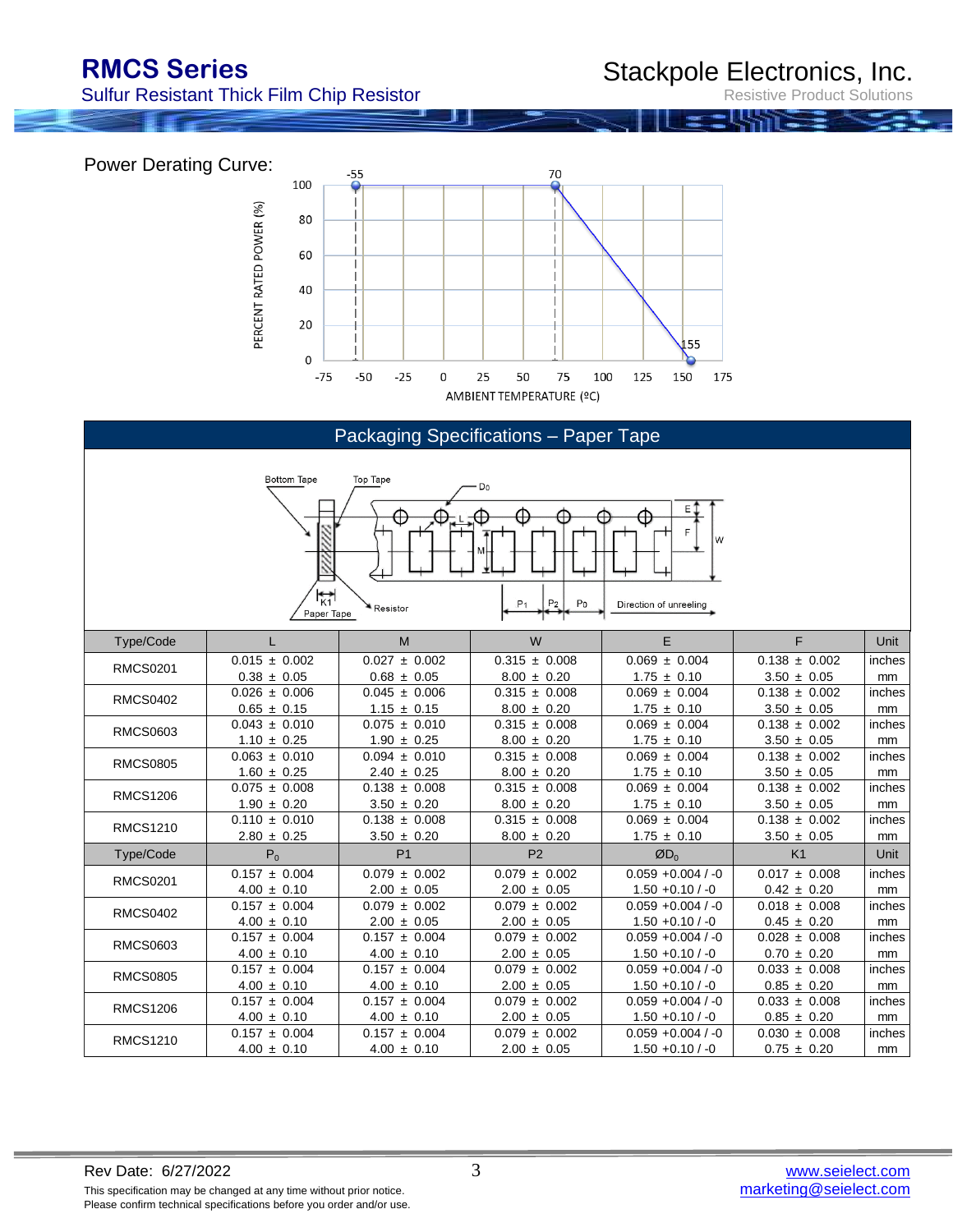Sulfur Resistant Thick Film Chip Resistor

Resistive Product Solutions





#### Recommended Pad Layout



| Type/Code       | a     | b     | $\mathbf{C}$ | Unit   |
|-----------------|-------|-------|--------------|--------|
| <b>RMCS0201</b> | 0.012 | 0.010 | 0.012        | inches |
|                 | 0.30  | 0.25  | 0.30         | mm     |
| <b>RMCS0402</b> | 0.024 | 0.020 | 0.028        | inches |
|                 | 0.60  | 0.50  | 0.70         | mm     |
| <b>RMCS0603</b> | 0.035 | 0.031 | 0.039        | inches |
|                 | 0.90  | 0.80  | 1.00         | mm     |
| <b>RMCS0805</b> | 0.051 | 0.031 | 0.055        | inches |
|                 | 1.30  | 0.80  | 1.40         | mm     |
| <b>RMCS1206</b> | 0.087 | 0.039 | 0.067        | inches |
|                 | 2.20  | 1.00  | 1.70         | mm     |
|                 | 0.079 | 0.035 | 0.110        | inches |
| <b>RMCS1210</b> | 2.00  | 0.90  | 2.80         | mm     |
| <b>RMCS2010</b> | 0.150 | 0.035 | 0.110        | inches |
|                 | 3.80  | 0.90  | 2.80         | mm     |
| <b>RMCS2512</b> | 0.193 | 0.063 | 0.138        | inches |
|                 | 4.90  | 1.60  | 3.50         | mm     |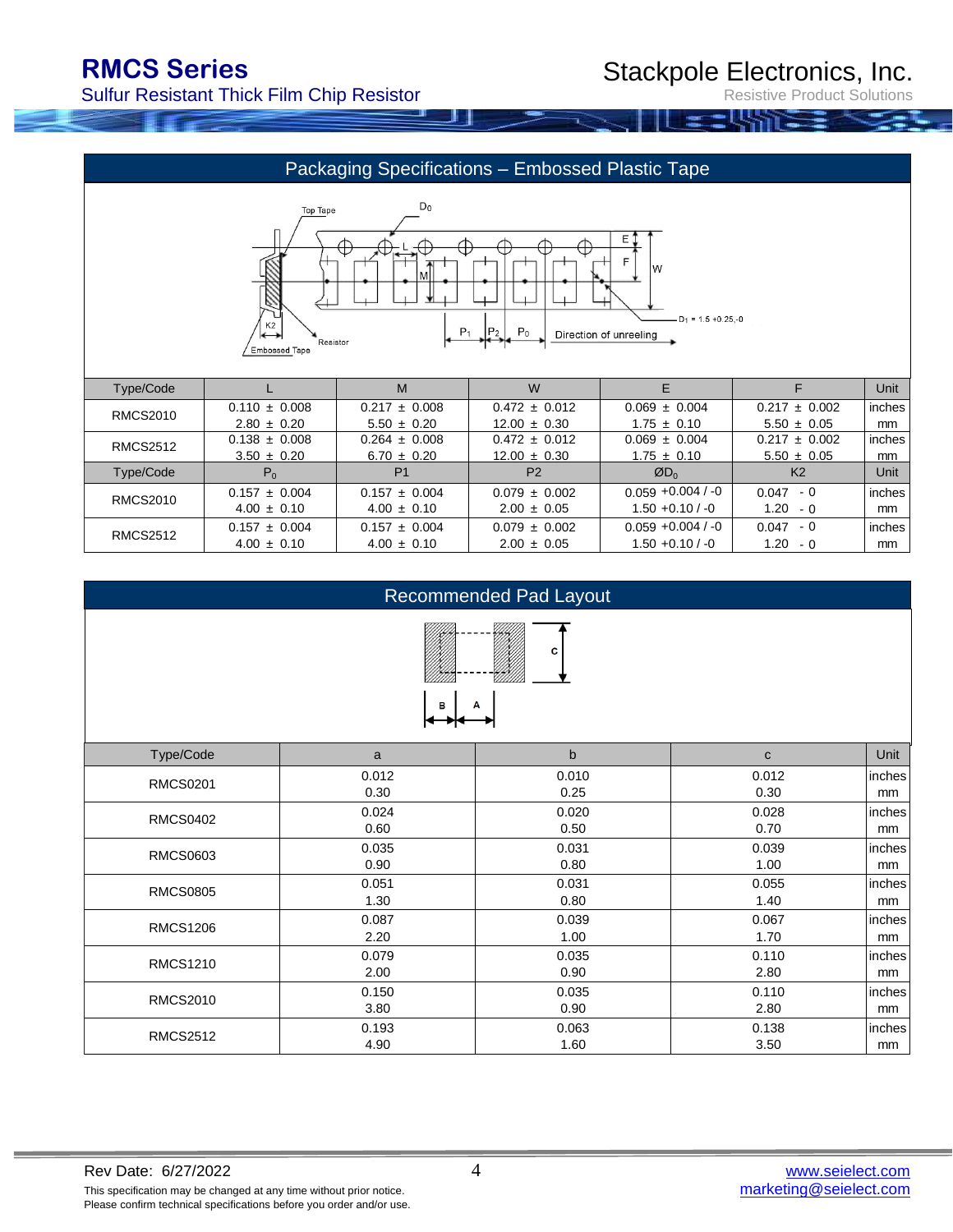Stackpole Electronics, Inc.

Sulfur Resistant Thick Film Chip Resistor

Resistive Product Solutions



#### RoHS Compliance

Stackpole Electronics has joined the worldwide effort to reduce the amount of lead in electronic components and to meet the various regulatory requirements now prevalent, such as the European Union's directive regarding "Restrictions on Hazardous Substances" (RoHS 3). As part of this ongoing program, we periodically update this document with the status regarding the availability of our compliant components. All our standard part numbers are compliant to EU Directive 2011/65/EU of the European Parliament as amended by Directive (EU) 2015/863/EU as regards the list of restricted substances.

| <b>RoHS Compliance Status</b>        |                                                                   |                                    |                                                       |                                      |                                                          |                                                       |  |  |
|--------------------------------------|-------------------------------------------------------------------|------------------------------------|-------------------------------------------------------|--------------------------------------|----------------------------------------------------------|-------------------------------------------------------|--|--|
| Standard<br>Product<br><b>Series</b> | <b>Description</b>                                                | Package /<br>Termination I<br>Type | Standard<br><b>Series</b><br><b>RoHS</b><br>Compliant | Lead-Free Termination<br>Composition | Lead-Free<br>Mfg. Effective Date<br>(Std Product Series) | Lead-Free<br><b>Effective Date</b><br>Code<br>(YY/WW) |  |  |
| <b>RMCS</b>                          | <b>Sulfur Resistant Thick Film</b><br>Surface Mount Chip Resistor | <b>SMD</b>                         | YES(1)                                                | 100% Matte Sn over Ni                | Always                                                   | Always                                                |  |  |

Note (1): RoHS Compliant by means of exemption 7c-I.

### "Conflict Metals" Commitment

We at Stackpole Electronics, Inc. are joined with our industry in opposing the use of metals mined in the "conflict region" of the eastern Democratic Republic of the Congo (DRC) in our products. Recognizing that the supply chain for metals used in the electronics industry is very complex, we work closely with our own suppliers to verify to the extent possible that the materials and products we supply do not contain metals sourced from this conflict region. As such, we are in compliance with the requirements of Dodd-Frank Act regarding Conflict Minerals.

### Compliance to "REACH"

We certify that all passive components supplied by Stackpole Electronics, Inc. are SVHC (Substances of Very High Concern) free and compliant with the requirements of EU Directive 1907/2006/EC, "The Registration, Evaluation, Authorization and Restriction of Chemicals", otherwise referred to as REACH. Contact us for complete list of REACH Substance Candidate List.